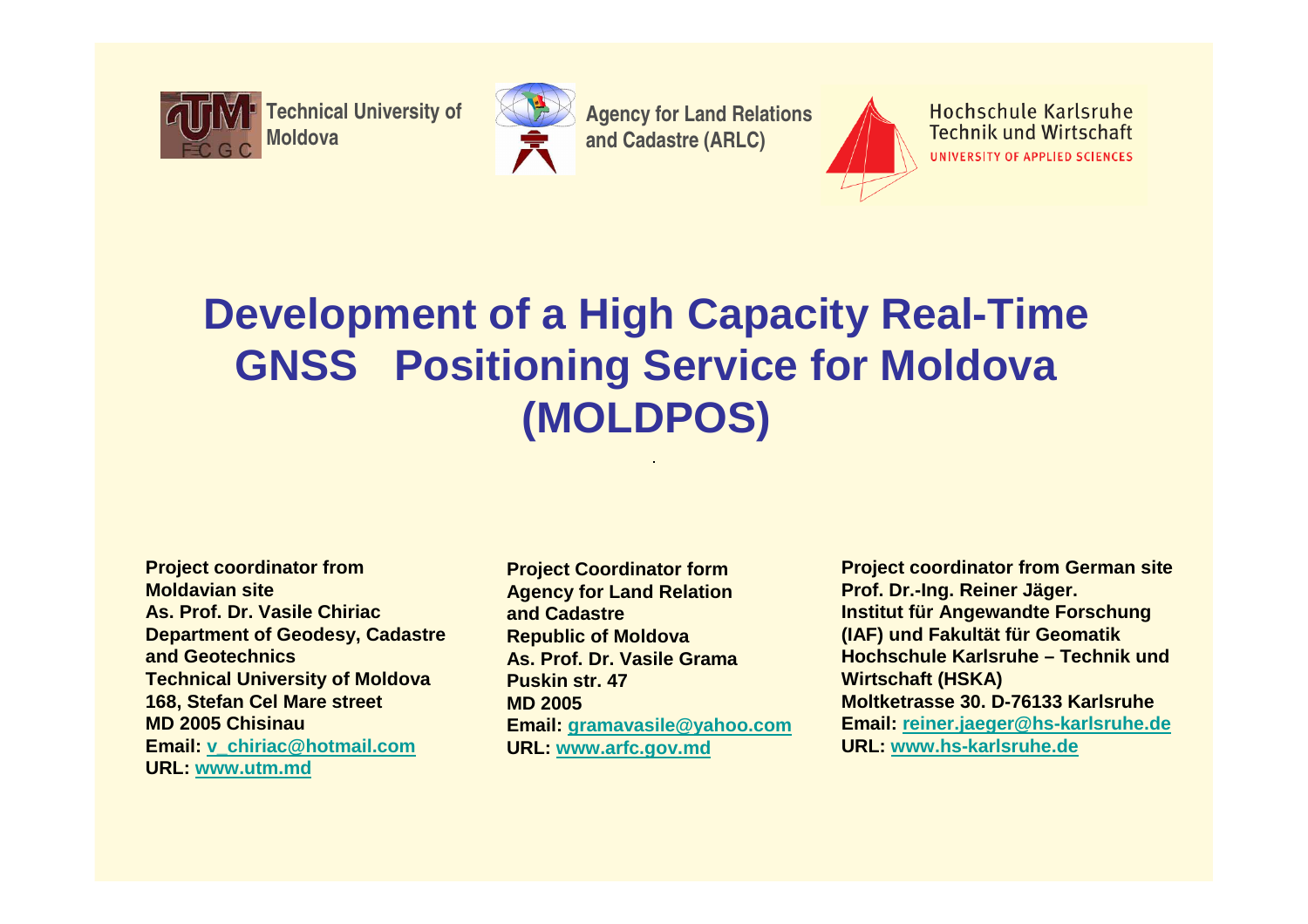#### **MOLDPOS GNSS Permanent Network**

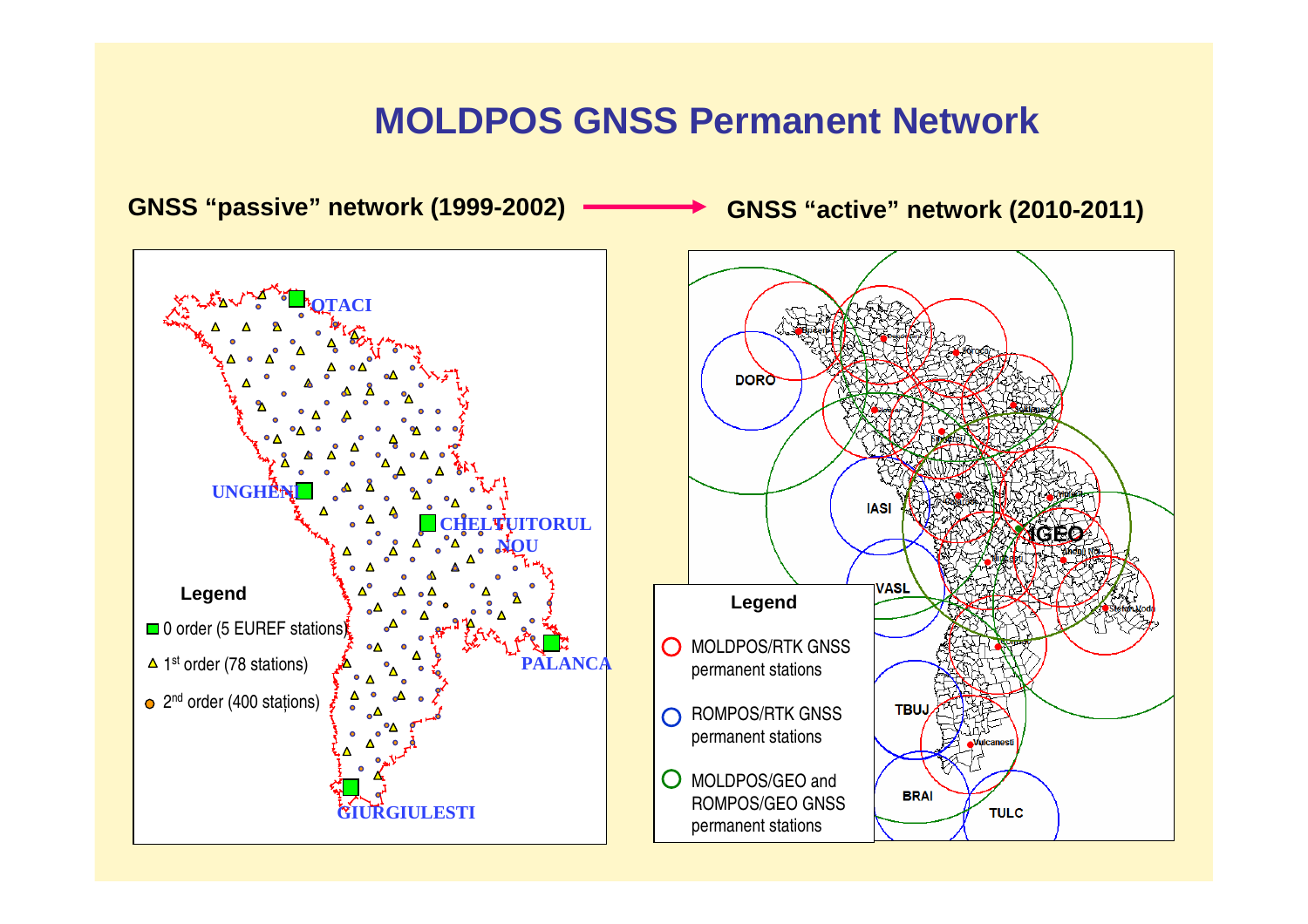## **MOLDPOS architecture**



**Distribution of real-time data streams through Internet using NTRIP (Network Transport of RTCM by Internet Protocol) format.**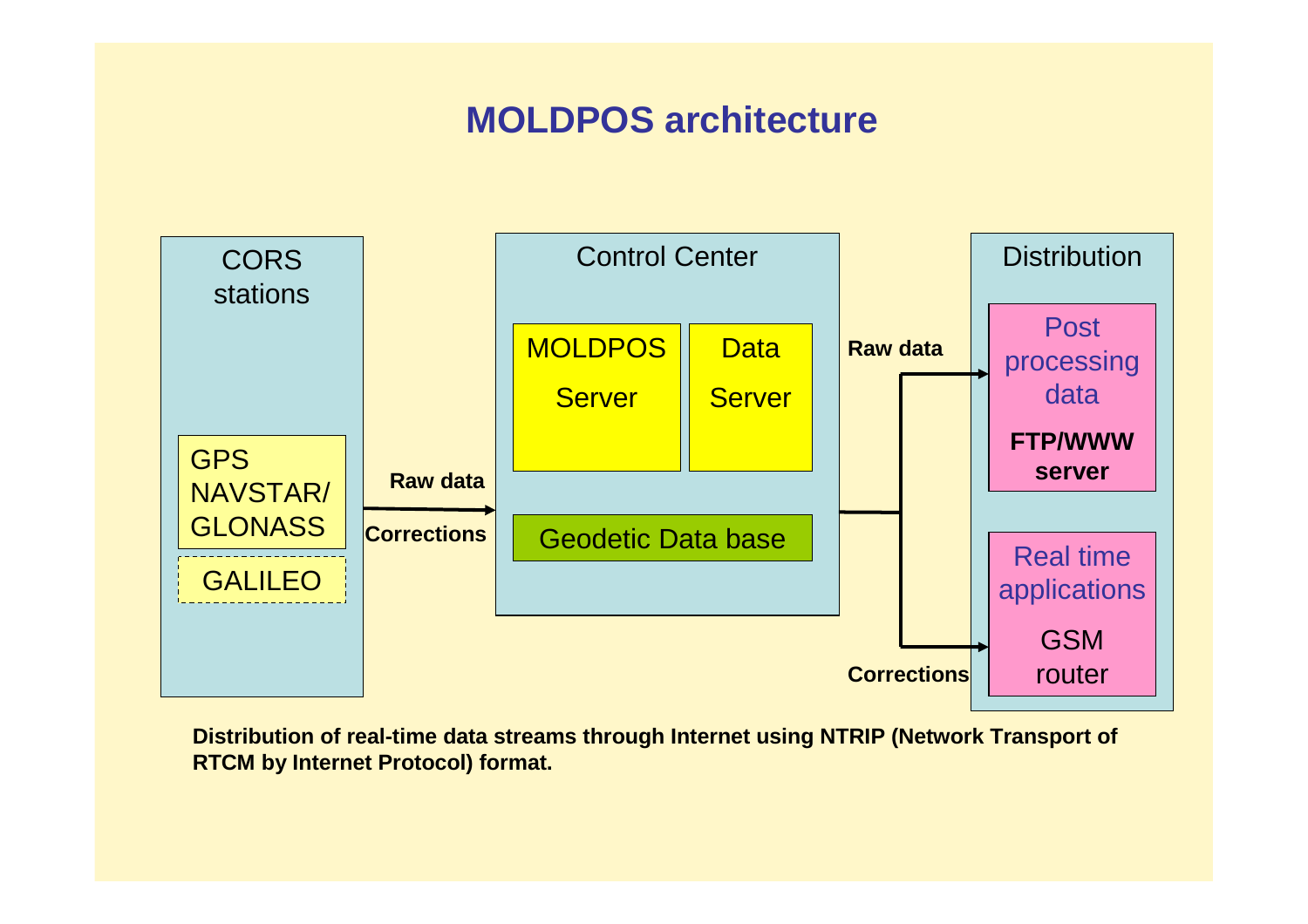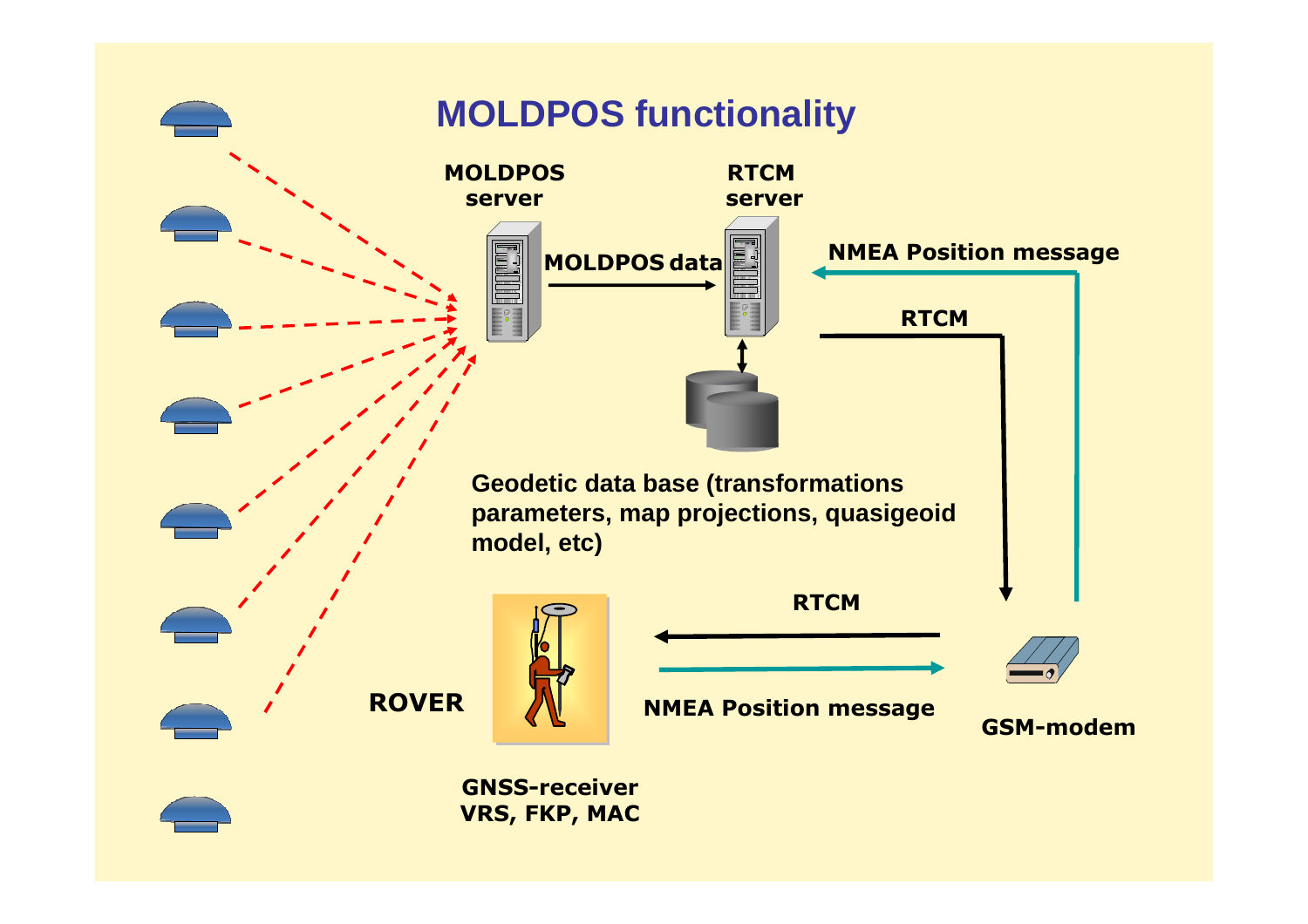#### **Integration with EPN**



 Starting from August 2007 the Agency of Land Relations and Cadastre in collaboration with BKG installed and jointly operate a GNSS permanent tracking station IGEO (Chisinau) integrated into EPN and will be integrated in MOLDPOS